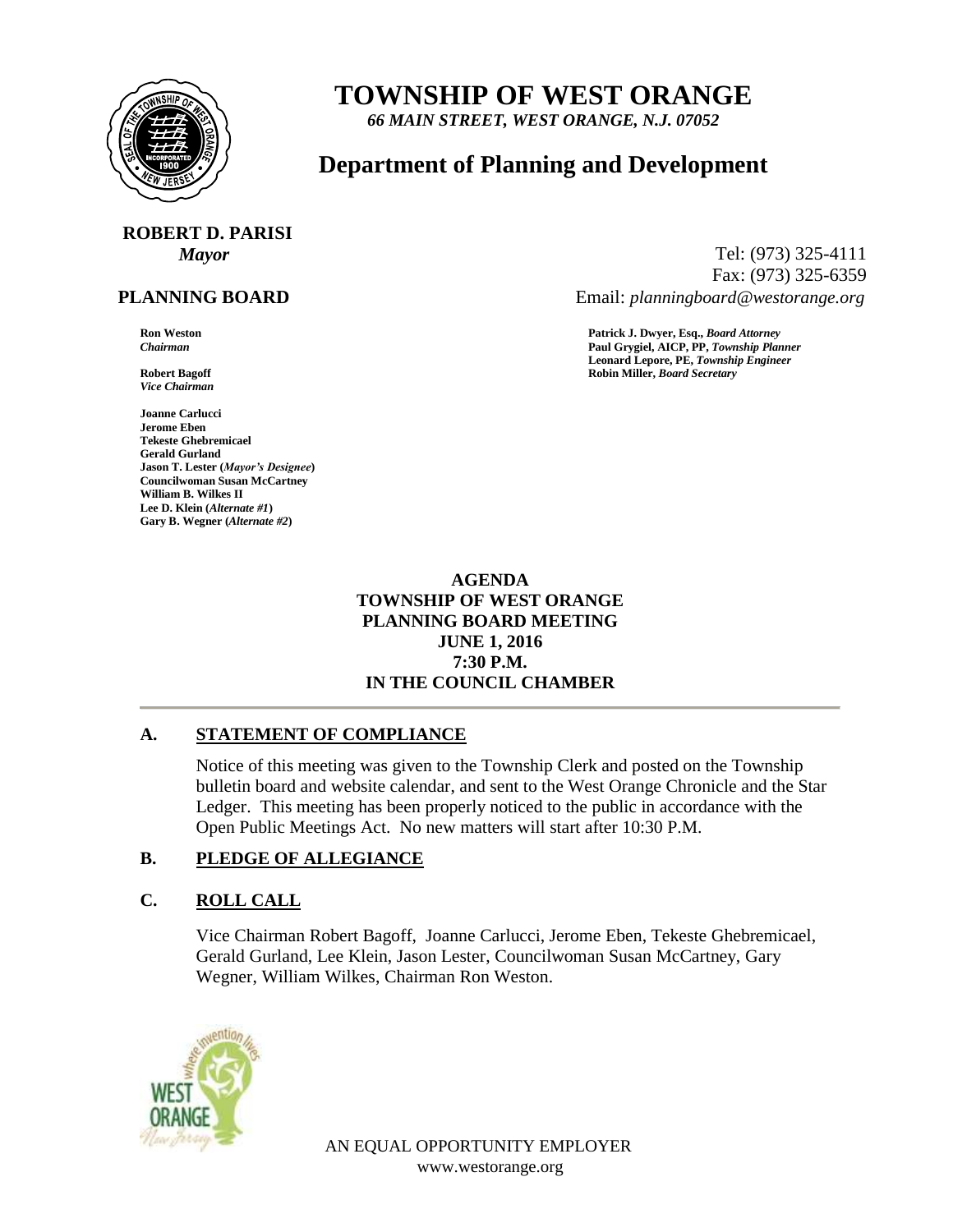#### **D. ANNOUNCEMENTS**

The next Planning Board regular meeting will be held **July 6, 2016** in the Council Chamber, at **7:30 P.M.**

#### **E. SWEARING IN**

The Township Professionals.

#### **F. RESOLUTION(S)**

**PB-16-04/West Orange Community House/Boys and Girls Club, Inc.** Block: 114; Lots: 78; Zone: MSS 250-252 Main Street Preliminary and Final Site Plan with "C" variances.

**PB-16-05C/Essex County/Turtle Back Zoo/Sea Turtle Recovery Exhibit**

Block: 163; Lots: 1; Zone: R-1 560 Northfield Avenue Courtesy Review Applications.

**PB-16-06C/Essex County/Turtle Back Zoo/ Prairie Dog Exhibit Rehabilitation** Block: 163; Lots: 1; Zone: R-1

560 Northfield Avenue Courtesy Review Applications.

## **PB-16-07C/Essex County/Turtle Back Zoo/Amphitheater and Sea Lion Shade Structures**

Block: 163; Lots: 1; Zone: R-1 560 Northfield Avenue Courtesy Review Applications.

**Master Plan Circulation Plan Element Amendment** "Complete Streets" Policy

### **G. PRESENTATION(S)**

**Area in Need of Redevelopment & Area in Need of Rehabilitation Preliminary Investigation Report – Eagle Rock Commercial Area** H2M Associates, Inc. *Carried from the May 4, 2016 Planning Board regular meeting.*